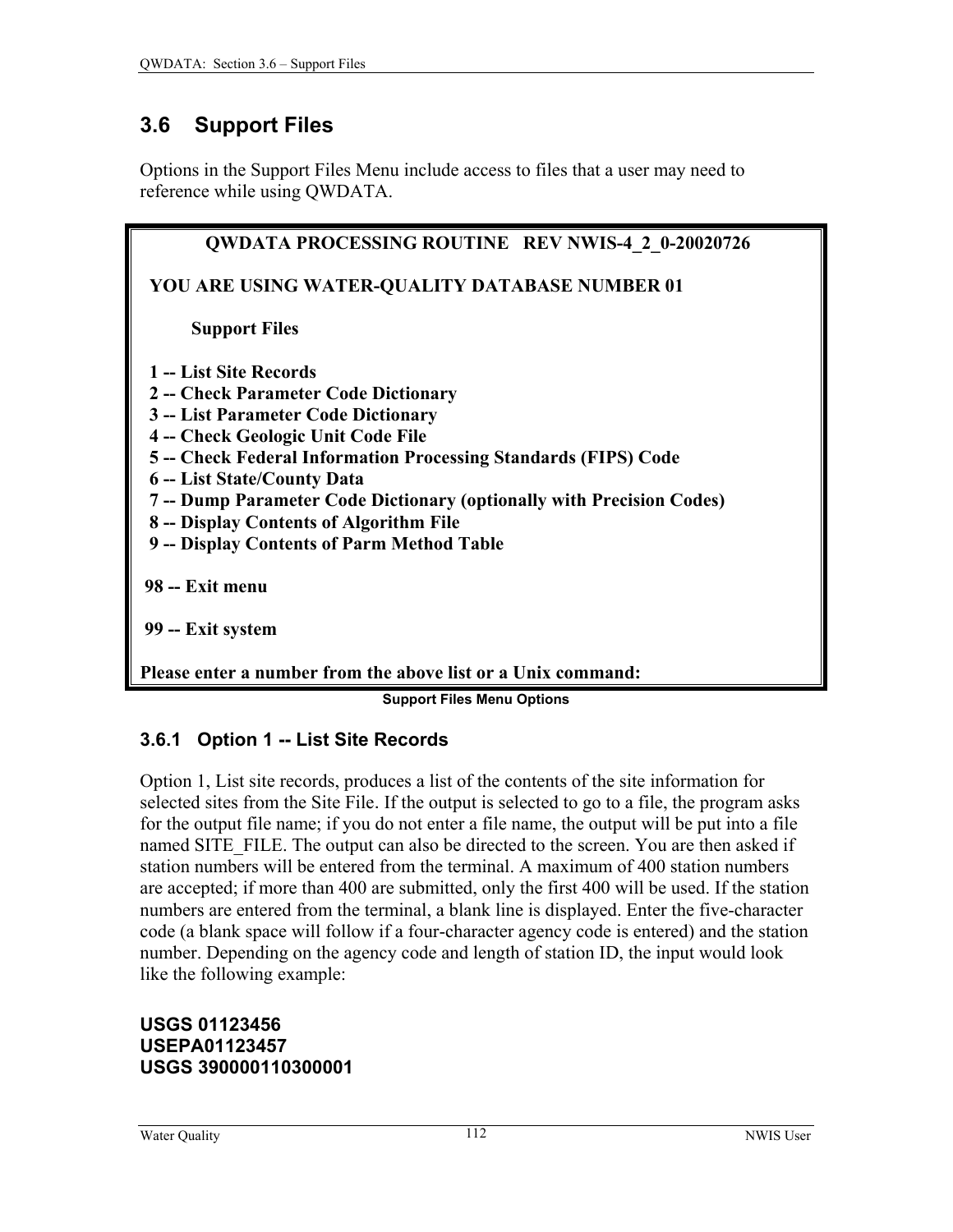If *NO*, you are prompted for the name of a file that contains a list of station numbers. The input file should be in the following format:

### **Agency code -- 5 characters (left-justified) Station number -- 15 characters (left-justified)**

The output file includes carriage-control characters, and should be spooled with the "asa" U command. Example output is included in *[Appendix](#page-0-0) C*.

### **3.6.2 Option 2 -- Check Parameter Code Dictionary**

Option 2, check parameter code dictionary, retrieves records from the parameter code dictionary and displays the parameter code and descriptive name on the screen. *[Parameter codes](#page-0-0) (section 2.1.3)* are 5-digit numbers used to identify water-quality constituents and properties. Two types of retrievals are available: by parameter name or by parameter code.

After starting the *qwckpcd* routine, the user must decide if the records will be retrieved by parameter name or parameter code from the following menu:

```
Parameter Name and Code Retrieval Routine: 
Options for Retrieving Parameter Name or Code: 
   1 – Retrieve/Select a Parameter by Code 
   2 – Retrieve/Select a Parameter by Name 
    0 – Quit 
What do you want to do (0-2)?
```
 **Screen to check the parameter code dictionary**

If option 1 is selected, one parameter is retrieved when a valid parameter code is entered. If option 2 is selected, a list of parameters that contain the name entered is displayed on the screen. To exit this program, enter a 0, and you will return to the Support Files menu.

# **3.6.3 Option 3 -- List Parameter Code Dictionary**

Option 3, list parameter code dictionary, retrieves and lists the entire parameter code dictionary and is somewhat time consuming, depending on system activity. When the dictionary has been read, it can be sorted by combinations of parameter code, long name, table order number, and short name. Again, the sort requires some time to run because of the size of the dictionary. After the sort finishes, you have the option to eliminate the long name from the output (to save paper and/or viewing and printing time). Once again, time to create the output is lengthy. The output file is *qwpcdlist* and a warning message about its length is included in the program-ending message. Example output is included in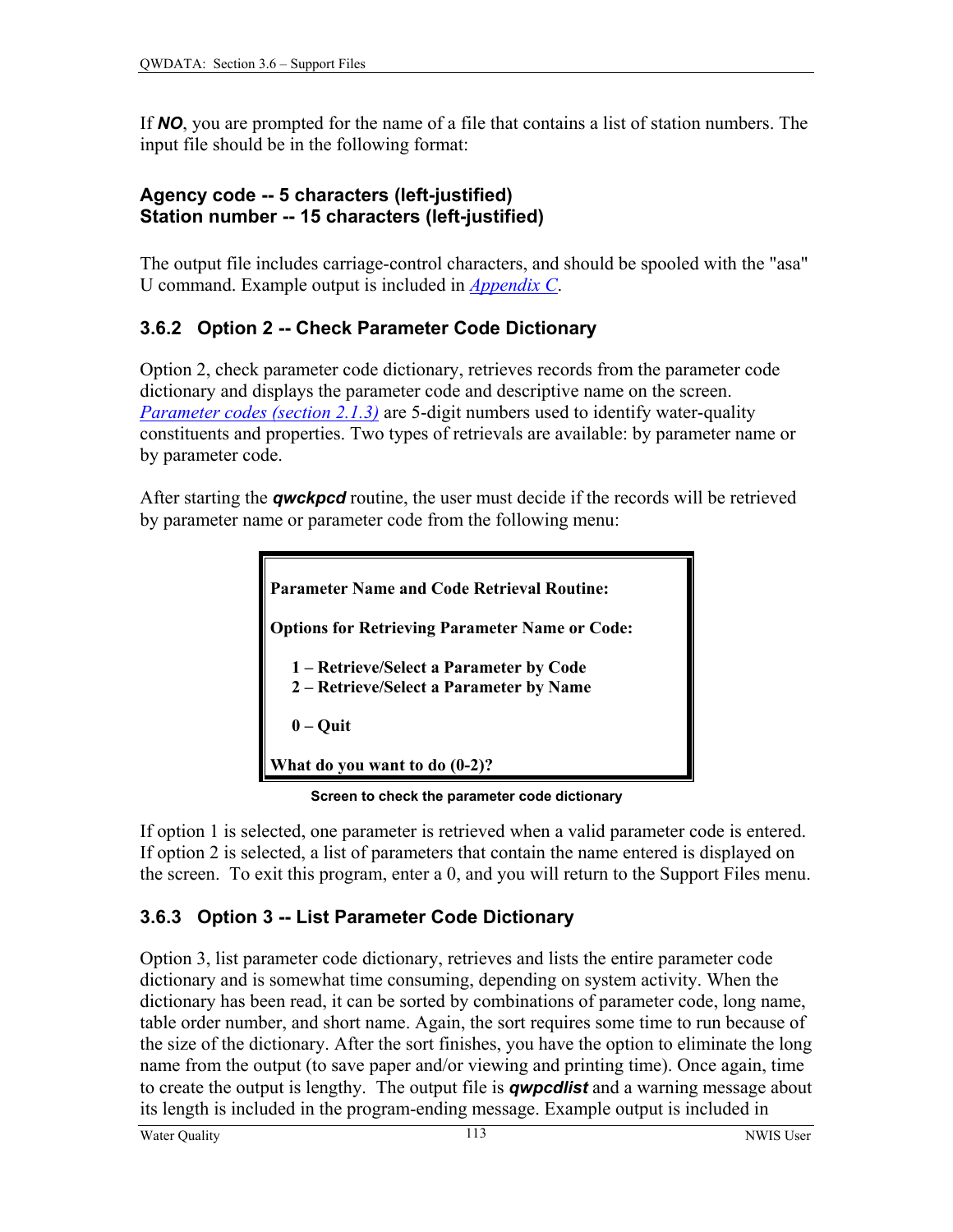*[Appendix C](#page-0-0)*. If you would like to retrieve the Parameter Code Dictionary with precision codes, see *[option 7](#page-3-0)* below.

### **3.6.4 Option 4 -- Check Geologic Unit Code File**

Option 4, check geologic unit code file, retrieves geologic unit codes and formation names and displays them at the terminal. The program asks for a geologic unit code and retrieves the associated name.

You can either provide the entire geologic unit code (for example, 111ALVM) and, if that code exists, get back the formation name (Holocene alluvium), or a partial geologic unit code (from one to eight characters). An entry of the partial geologic unit code (12) results in retrieval (by partial key search) of all geologic unit codes and associated formation names between 120xxxxx and 129xxxxx. A blank geologic unit code terminates the program. The file of valid geologic unit codes is located at: */usr/opt/nwis/support/aageol.states.all.*

### **3.6.5 Option 5 -- Check Federal Information Processing Standards (FIPS) Code File**

Option 5, check FIPS code file, is used to browse the FIPS Code File and retrieve a State code given a State name, a State name given a State code, a county code given a Statecounty name, and a county name given a State-county code. The following options are displayed on the screen:



**Screen to Browse FIPS Code File**

After the user makes a choice from the menu, the program requires the user to enter the required information from the terminal. All responses from the program are to the screen only.

### **3.6.6 Option 6 -- List State/County Data**

Option 6, list state/county data, interacts with the FIPS file, and is used to retrieve a tabular list of State names, State abbreviations, State codes, minimum and maximum latitudes, minimum and maximum longitudes, and minimum and maximum altitudes.You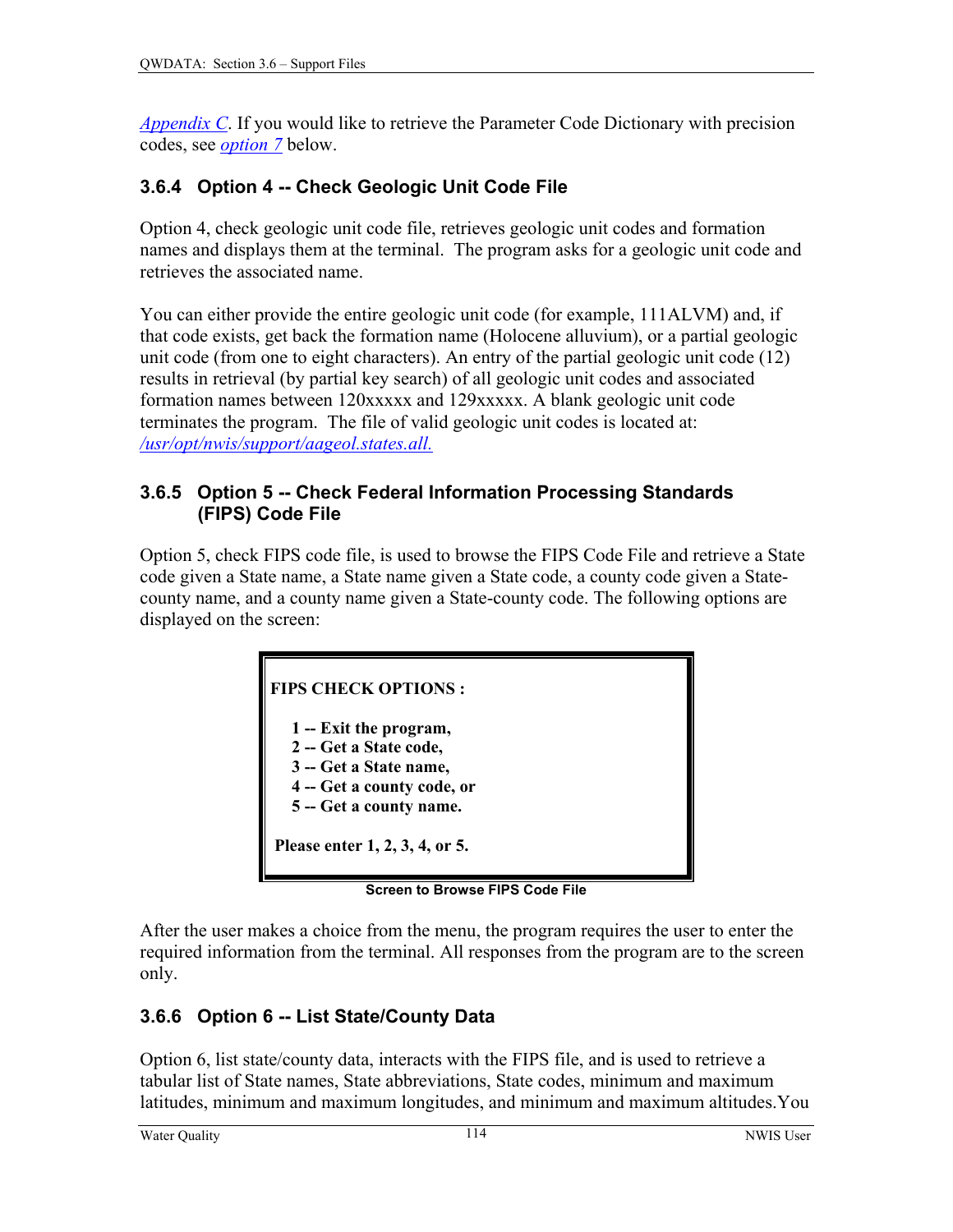<span id="page-3-0"></span>may also retrieve county names, county codes, minimum and maximum latitudes, minimum and maximum longitudes for a single State, and both of the previous lists of data for all counties for all States (this is long and time-consuming). The output can be to the terminal or to a file. Example output is included in *[Appendix](#page-0-0) C.* 

#### **3.6.7 Option 7 -- Dump Parameter Code Dictionary (optionally with Precision Codes)**

Option 7, dump parameter code dictionary, retrieves and lists (dumps) selected columns of the entire parameter code dictionary. Within the QWDATA software, the term 'precision code' is analogous to 'rounding code'. There are two output options, the long name or the short name. The long name output includes the parameter code, the short name, and the full long name (up to 170 characters). The short name output includes the parameter code, the short name, the table order, the first 40 characters of the long name, the units, and the rounding array.

When the program is initiated, the user must decide to include the long-name or the shortname output. This program takes a few minutes to execute and creates an output file called *pcddump*. This file is 300 to 400 UNIX records, depending on the option selected. An example of the short name output is in *[Appendix C](#page-0-0)*.

The following query will appear to determine whether you would like the long or short version of the dump:

**You have two output options long name or short name. The long name option returns parameter code, short name, and full long name (up to 170 characters).** 

**The short name option returns parameter code, short name, table order, first 40 characters of the long name, units, and precision code.** 

**Do you want the full long name output (Y/N,<CR>=Y)** 

For each parameter code in the parameter code dictionary, a rounding array is stored for a range of expected values. **This rounding array is not used by the QWDATA software** unless an entry for a specific parameter-method code combination is missing from the parameter-method table. Information about the parameter-method table is available in *[Sections 3.6.9](#page-5-0)* and *[2.5.6](#page-8-0)*. The parameter code dictionary contains one tenelement integer array (PROUND) that contains the default rounding codes for a parameter. The magnitude of the greatest significant figure in a result determines which PROUND element (1-9) is used to round the result. The tenth element of the array (MAXDEC) indicates the maximum number of decimal places that may be used to display a value for the parameter. The other nine elements of the PROUND array have definitions as shown below:

An example of precision code output for parameter code 00010, water temperature, is 0012333331: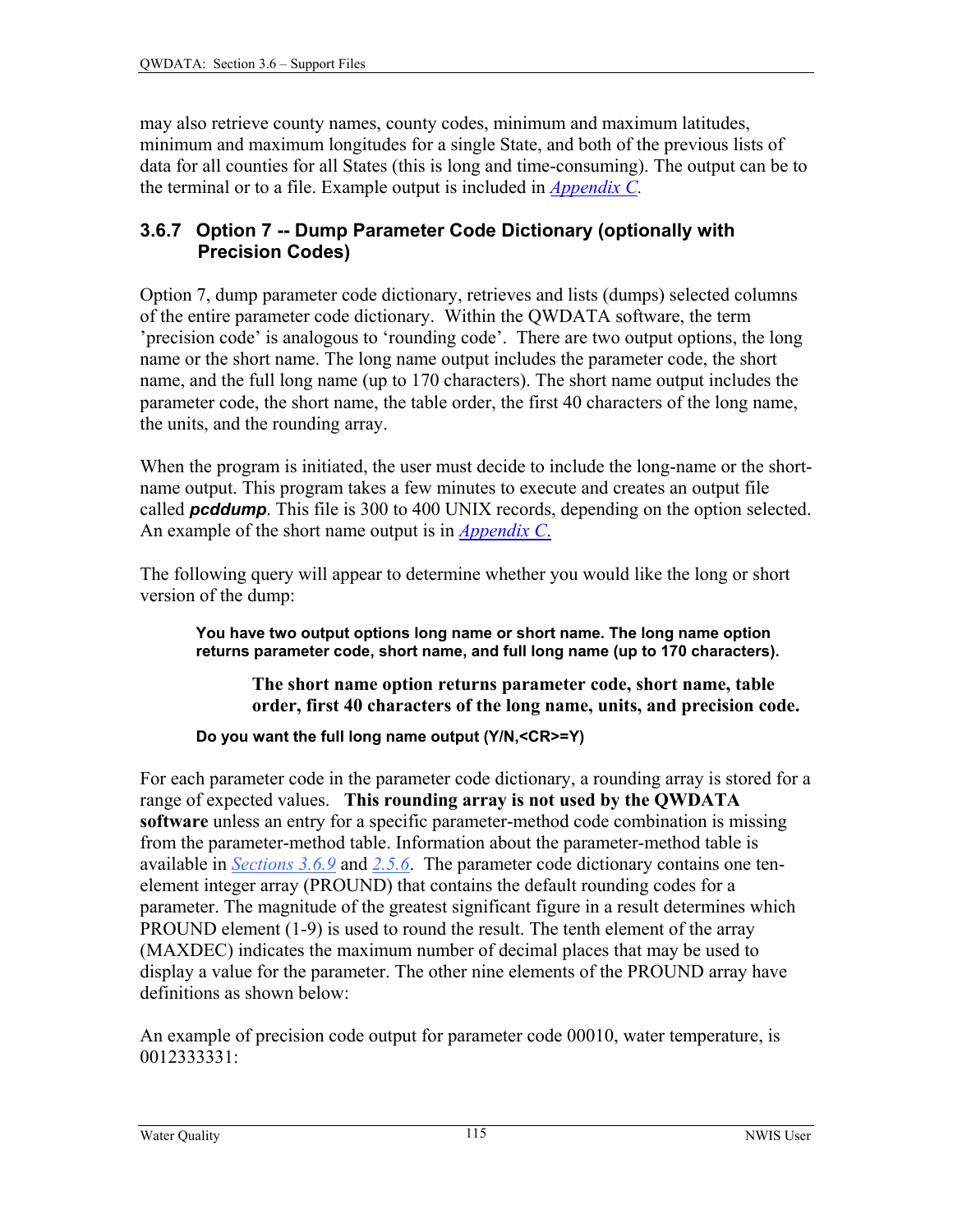| For values in the range   | Display number of significant digits |
|---------------------------|--------------------------------------|
|                           |                                      |
| $0.01$                    | 0 (values this small not expected)   |
| $>=0.01 - 0.1$            | 0 (values this small not expected)   |
| $>=0.1 - 1.0$             |                                      |
| $>=1.0 - 10.0$            | 2                                    |
| $>=10.0 - 100.0$          | 3                                    |
| $>=100.0 - 1000.0$        | 3                                    |
| $>=1000.0 - 10000.0$      | 3                                    |
| $>=10000.0 - 100000.0$    | 3                                    |
| $>=100000.000$            | 3                                    |
| <b>Max Decimal Places</b> |                                      |

For more information on rounding codes, see *[section 2.7.1 - Rounding](#page-11-0)*. Rounding codes for 10-16 are represented by the symbols ':', ';', '<', '=', '>', '?', and ' $\omega$ '.

### **3.6.8 Option 8 -- Display Contents of Algorithm File**

Option 8, Display Contents of Algorithm file, retrieves and lists the algorithms for calculated parameters. Additional information about the algorithms is included in *[Appendix D](#page-0-0)*. There are two output options, the algebraic equation form or a report that lists the steps used to perform the calculation. This calculation includes preferences when more than one parameter code can be used in the calculation (for example: 00902- noncarbonate hardness uses either 00916 Calcium Total Recoverable mg/L as Ca or 00918, Calcium, Total Recoverable mg/L, preferring 00916). Limitations on the calculations include the exclusion of results that have an accompanying remark code; this may result in no calculated value appearing in output. The algebraic equation output prompts you for a specific algorithm or all of the algorithms to be converted.

**Algorithm display/report program You have 2 options for reporting from the algorithm file: 1 Display algorithm in equation form 2 Create report listing operations Enter option desired: 1 DO YOU WISH TO WRITE RESULTS TO A FILE (YES OR NO)? n WHAT ALGORITHM DO YOU WISH TO SEE (A FOR ALL)? 00902 PARAMETER 00902 CONVERTED ALGORITHM (((((((00916.!00918.)\*0.0499)+((00927.!00921.)\*0.08229))+(((01082.!01084.)\*0.00002283)!0.0))+ ((01007.!01009)\*0.00001456)!0.0))-((((00450.!(00440.!99440.))\*0.01639)+ 0(((00447.0!(00445.!99445.))\*0.03333)!0.0002))!((00419.!(00410.!(29813.!(99430.!00431.))))/50.05) ))\* 50.05)** 

#### **Screen displaying contents of algorithm file**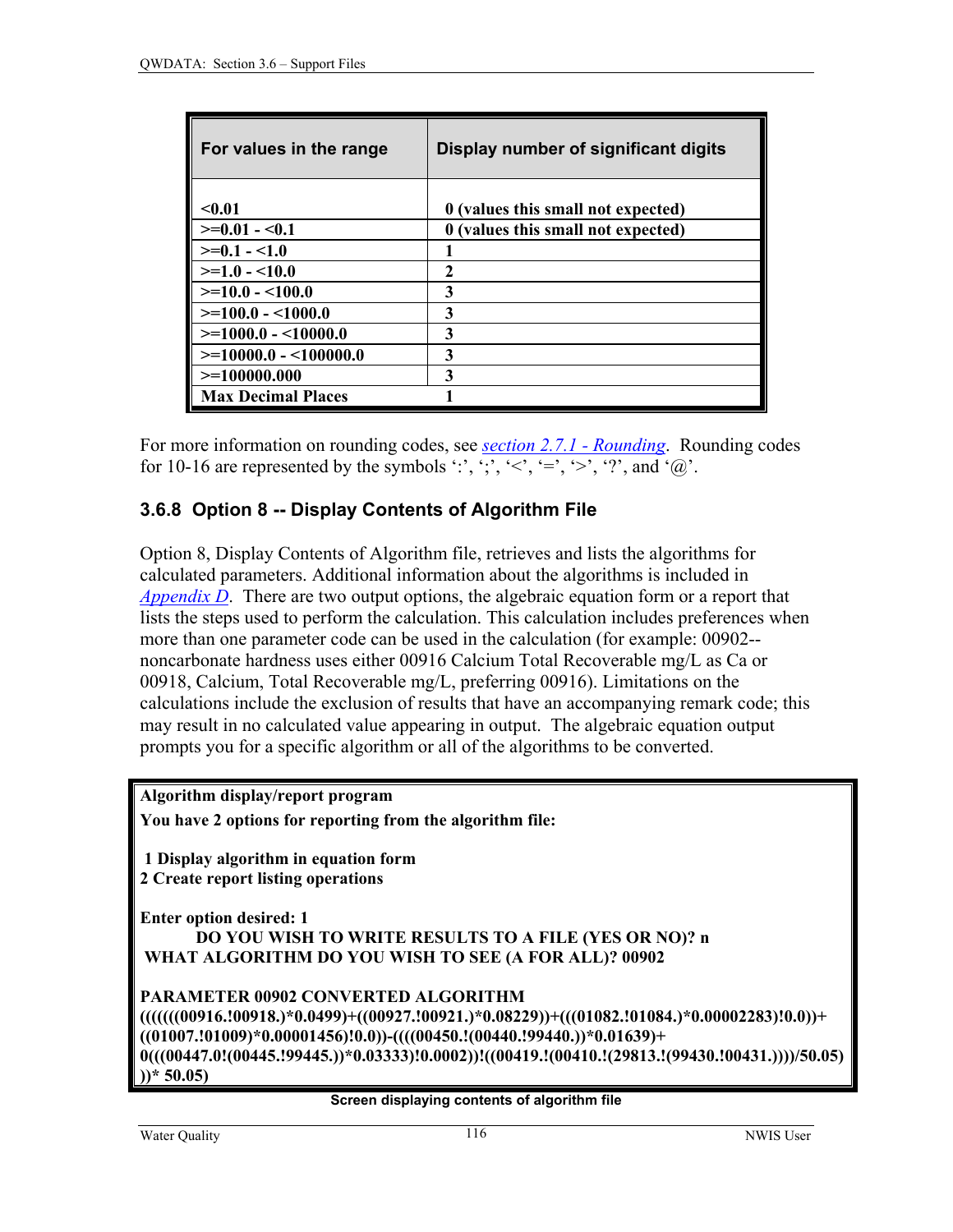<span id="page-5-0"></span>Following is an example of the report that lists the steps used to perform the calculation:

**Algorithm display/report program You have 2 options for reporting from the algorithm file-- 1 Display algorithm in equation form 2 Create report listing operations Enter option desired: 2 Algorithm Report Enter start algorithm (<CR>=first available): 00607 Enter end algorithm (<CR>=last available: 00607 Enter name for report file (<CR>=algfile.listing):** 

Below is the output included in algfile.listing:

**00607 T 1 0.000000000 2 [#] Constant 2 623.000000000 11 [P] Quit if parameter absent 3 608.000000000 11 [P] Quit if parameter absent 4 0.000000000 4 [-] Subtraction of right from left 5 0. 15 [V] Set to missing if right < left** 

*Note : In the example above, if "Type" is coded with a T and all the required parameters are present, the parameter is calculated on output when you request CALCV. If "Type" is left* **blank,** *it is* **not** *calculated on output when you request CALCV, even if all the required parameters are present (for example: 90851, Trihalomethane, Water, Unfiltered, Calculated Total mg/L).* 

### **3.6.9 Option 9 -- Display Contents of Parm Method Table**

Option 9, Display Contents of Parm Method Table, lists contents of the parametermethod reference table used for rounding of results when default rounding is selected. The contents of this reference table are parameter code, method code, parameter name, and rounding array. A description of the rounding array is included in *[section 3.6.7](#page-3-0)*. The output can include all parameter-method pairs in the output or you can select specific parameters and methods. Sample output can be found in *[Appendix C](#page-0-0)*. When this option is selected, the following menu is displayed:

 **1: Dump all parm method pairs displaying long names 2: Dump all parm method pairs displaying short names 3: Dump selected parm method pairs displaying long names 4: Dump selected parm method pairs displaying short names Please enter (1,2,3,4,<CR> to quit):**